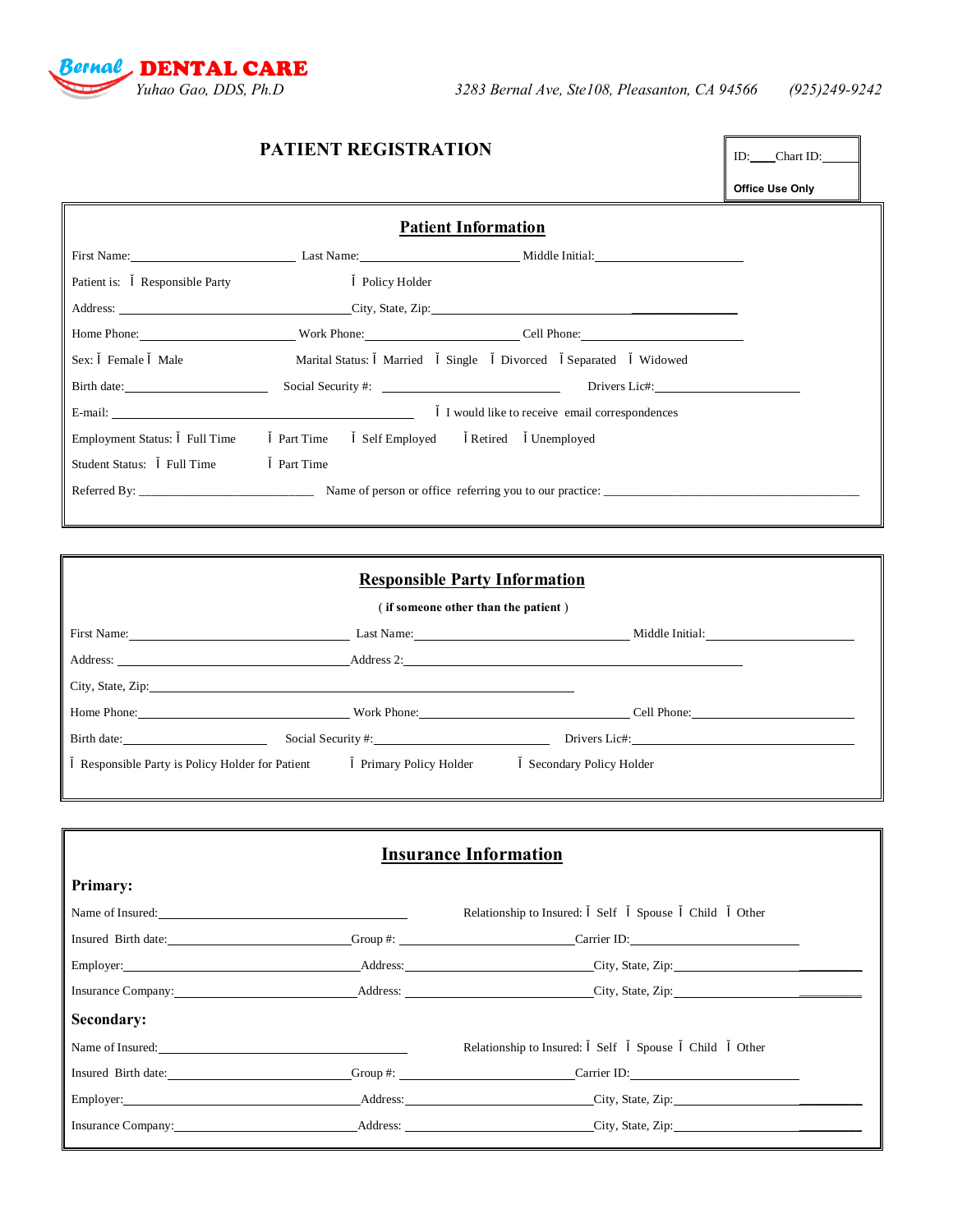

## **MEDICAL HISTORY**

| PATIENT NAME                                              |            |           |                                                                                                                                                                                                                                |            |          | Birth Date                                  |            |          |                                                                                                                                                                                                                                                                                                               |            |          |
|-----------------------------------------------------------|------------|-----------|--------------------------------------------------------------------------------------------------------------------------------------------------------------------------------------------------------------------------------|------------|----------|---------------------------------------------|------------|----------|---------------------------------------------------------------------------------------------------------------------------------------------------------------------------------------------------------------------------------------------------------------------------------------------------------------|------------|----------|
| following questions.                                      |            |           |                                                                                                                                                                                                                                |            |          |                                             |            |          | Although dental personnel primarily treat the area in and around your mouth, your mouth is a part of your entire body. Health problems that you may<br>have, or medication that you may be taking, could have an important interrelationship with the dentistry you will receive. Thank you for answering the |            |          |
| Are you under a physician's care now?                     |            |           |                                                                                                                                                                                                                                | Yes        | No.      |                                             |            |          |                                                                                                                                                                                                                                                                                                               |            |          |
| Have you ever been hospitalized or had a major operation? |            |           |                                                                                                                                                                                                                                | Yes        | No       |                                             |            |          |                                                                                                                                                                                                                                                                                                               |            |          |
|                                                           |            |           |                                                                                                                                                                                                                                |            |          |                                             |            |          |                                                                                                                                                                                                                                                                                                               |            |          |
| Have you ever had a serious head or neck injury?          |            |           |                                                                                                                                                                                                                                | Yes        | No.      |                                             |            |          |                                                                                                                                                                                                                                                                                                               |            |          |
| Are you taking any medications, pills, or drugs?          |            |           |                                                                                                                                                                                                                                | Yes        | No.      |                                             |            |          |                                                                                                                                                                                                                                                                                                               |            |          |
| Do you take, or have you taken, Phen-Fen or Redux?        |            |           |                                                                                                                                                                                                                                | Yes        | No       |                                             |            |          |                                                                                                                                                                                                                                                                                                               |            |          |
| Have you ever taken Fosamax, Boniva, Actonel or any       |            |           |                                                                                                                                                                                                                                |            |          |                                             |            |          |                                                                                                                                                                                                                                                                                                               |            |          |
| other medications containing bisphosphonates?             |            |           |                                                                                                                                                                                                                                | Yes        | No       |                                             |            |          |                                                                                                                                                                                                                                                                                                               |            |          |
| Are you on a special diet?                                |            |           |                                                                                                                                                                                                                                | Yes        | No       |                                             |            |          |                                                                                                                                                                                                                                                                                                               |            |          |
| Do you use tobacco?                                       |            |           |                                                                                                                                                                                                                                | Yes        | No       |                                             |            |          |                                                                                                                                                                                                                                                                                                               |            |          |
| Do you use controlled substances?                         |            |           |                                                                                                                                                                                                                                | Yes        | No       |                                             |            |          |                                                                                                                                                                                                                                                                                                               |            |          |
| Women: Are you Pregnant/Trying to get pregnant?           |            |           | Yes                                                                                                                                                                                                                            | No         |          | Taking oral contraceptives?                 | Yes        | No       | Nursing?<br>Yes                                                                                                                                                                                                                                                                                               | No         |          |
| Are you allergic to any of the following?                 |            |           |                                                                                                                                                                                                                                |            |          |                                             |            |          |                                                                                                                                                                                                                                                                                                               |            |          |
| Aspirin                                                   | Penicillin |           | Codeine                                                                                                                                                                                                                        | Acrylic    |          | Metal<br>Latex                              |            |          | <b>Local Anesthetics</b>                                                                                                                                                                                                                                                                                      |            |          |
| Other                                                     |            |           | If yes, please explain: The same state of the state of the state of the state of the state of the state of the state of the state of the state of the state of the state of the state of the state of the state of the state o |            |          |                                             |            |          |                                                                                                                                                                                                                                                                                                               |            |          |
|                                                           |            |           |                                                                                                                                                                                                                                |            |          |                                             |            |          |                                                                                                                                                                                                                                                                                                               |            |          |
| Do you have, or have you had, any of the following?       |            |           |                                                                                                                                                                                                                                |            |          |                                             |            |          |                                                                                                                                                                                                                                                                                                               |            |          |
| <b>AIDS/HIV Positive</b>                                  | Yes        | No        | Cortisone Medicine                                                                                                                                                                                                             | Yes        | No.      | Hemophilia                                  | Yes        | No       | <b>Renal Dialysis</b>                                                                                                                                                                                                                                                                                         | Yes        | No       |
| Alzheimer's Disease                                       | Yes        | No        | <b>Diabetes</b>                                                                                                                                                                                                                | Yes        | No       | <b>Hepatitis A</b>                          | Yes        | No       | <b>Rheumatic Fever</b>                                                                                                                                                                                                                                                                                        | Yes        | No       |
| Anaphylaxis                                               | Yes        | No        | Drug Addiction                                                                                                                                                                                                                 | Yes        | No       | Hepatitis B or C                            | Yes        | No       | Rheumatism                                                                                                                                                                                                                                                                                                    | Yes        | No       |
| Anemia                                                    | Yes        | No<br>No  | Easily Winded                                                                                                                                                                                                                  | Yes<br>Yes | No<br>No | Herpes                                      | Yes<br>Yes | No<br>No | <b>Scarlet Fever</b>                                                                                                                                                                                                                                                                                          | Yes<br>Yes | No       |
| Angina<br>Arthritis/Gout                                  | Yes<br>Yes | No        | Emphysema<br><b>Epilepsy or Seizures</b>                                                                                                                                                                                       | Yes        | No       | <b>High Blood Pressure</b><br>Hives or Rash | Yes        | No       | Shingles<br>Sickle Cell Disease                                                                                                                                                                                                                                                                               | Yes        | No<br>No |
| <b>Artificial Heart Valve</b>                             | Yes        | No        | <b>Excessive Bleeding</b>                                                                                                                                                                                                      | Yes        | No       | Hypoglycemia                                | Yes        | No       | Sinus Trouble                                                                                                                                                                                                                                                                                                 | Yes        | No       |
| Artificial Joint                                          | Yes        | No        | <b>Excessive Thirst</b>                                                                                                                                                                                                        | Yes        | No       | Irregular Heartbeat                         | Yes        | No       | Spina Bifida                                                                                                                                                                                                                                                                                                  | Yes        | No       |
| Asthma                                                    | Yes        | No        | <b>Fainting Spells/Dizziness</b>                                                                                                                                                                                               | Yes        | No       | Kidney Problems                             | Yes        | No       | Stomach/Intestinal Disease                                                                                                                                                                                                                                                                                    | Yes        | No       |
| <b>Blood Disease</b>                                      | Yes        | No        | <b>Frequent Cough</b>                                                                                                                                                                                                          | Yes        | No       | Leukemia                                    | Yes        | No       | Stroke                                                                                                                                                                                                                                                                                                        | Yes        | No       |
| <b>Blood Transfusion</b>                                  | Yes        | No        | <b>Frequent Diarrhea</b>                                                                                                                                                                                                       | Yes        | No       | Liver Disease                               | Yes        | No       | Swelling of Limbs                                                                                                                                                                                                                                                                                             | Yes        | No       |
| <b>Breathing Problem</b>                                  | Yes        | No        | <b>Frequent Headaches</b>                                                                                                                                                                                                      | Yes        | No       | Low Blood Pressure                          | Yes        | No       | <b>Thyroid Disease</b>                                                                                                                                                                                                                                                                                        | Yes        | No       |
| <b>Bruise Easily</b>                                      | Yes        | No        | <b>Genital Herpes</b>                                                                                                                                                                                                          | Yes        | No       | Lung Disease                                | Yes        | No       | Tonsillitis                                                                                                                                                                                                                                                                                                   | Yes        | No       |
| Cancer                                                    | Yes        | No        | Glaucoma                                                                                                                                                                                                                       | Yes        | No       | Mitral Valve Prolapse                       | Yes        | No       | Tuberculosis                                                                                                                                                                                                                                                                                                  | Yes        | No       |
| Chemotherapy                                              | Yes        | No        | Hay Fever                                                                                                                                                                                                                      | Yes        | No       | Pain in Jaw Joints                          | Yes        | No       | Tumors or Growths                                                                                                                                                                                                                                                                                             | Yes        | No       |
| <b>Chest Pains</b>                                        | Yes        | <b>No</b> | <b>Heart Attack/Failure</b>                                                                                                                                                                                                    | Yes        | No       | Parathyroid Disease                         | Yes        | No       | Ulcers                                                                                                                                                                                                                                                                                                        | Yes        | No       |
| Cold Sores/Fever Blisters                                 | Yes        | No        | Heart Murmur                                                                                                                                                                                                                   | Yes        | No       | <b>Psychiatric Care</b>                     | Yes        | No       | Venereal Disease                                                                                                                                                                                                                                                                                              | Yes        | No       |
| Congenital Heart Disorder                                 | Yes        | No        | <b>Heart Pace Maker</b>                                                                                                                                                                                                        | Yes        | No       | <b>Radiation Treatments</b>                 | Yes        | No       | <b>Yellow Jaundice</b>                                                                                                                                                                                                                                                                                        | Yes        | No       |
| Convulsions                                               | Yes        | No        | <b>Heart Trouble/Disease</b>                                                                                                                                                                                                   | Yes        | No       | Recent Weight Loss                          | Yes        | No       |                                                                                                                                                                                                                                                                                                               |            |          |
| Have you ever had any serious illness not listed above?   |            |           |                                                                                                                                                                                                                                | Yes        | No       |                                             |            |          |                                                                                                                                                                                                                                                                                                               |            |          |
| Comments:                                                 |            |           |                                                                                                                                                                                                                                |            |          |                                             |            |          |                                                                                                                                                                                                                                                                                                               |            |          |
|                                                           |            |           |                                                                                                                                                                                                                                |            |          |                                             |            |          |                                                                                                                                                                                                                                                                                                               |            |          |

To the best of my knowledge, the questions on this form have been accurately answered. I understand that providing incorrect information can be dangerous to my (or patient's) health. It is my responsibility to inform the dental office of any changes in medical status.

SIGNATURE OF PATIENT, PARENT, or GUARDIAN MARKEY AND REVISION AND RESIGNATURE OF PATIENT, PARENT, or GUARDIAN

**DOCTOR SIGNATURE\_\_\_\_\_\_\_\_\_\_\_\_\_\_\_\_\_\_\_\_\_\_\_\_\_\_\_\_\_\_\_\_\_\_\_\_\_\_\_\_\_\_\_\_\_\_\_\_\_\_\_\_\_\_\_\_\_\_\_\_\_\_\_\_\_\_\_\_\_\_\_\_\_\_ DATE\_\_\_\_\_\_\_\_\_\_\_\_\_\_\_\_\_\_\_\_\_\_\_**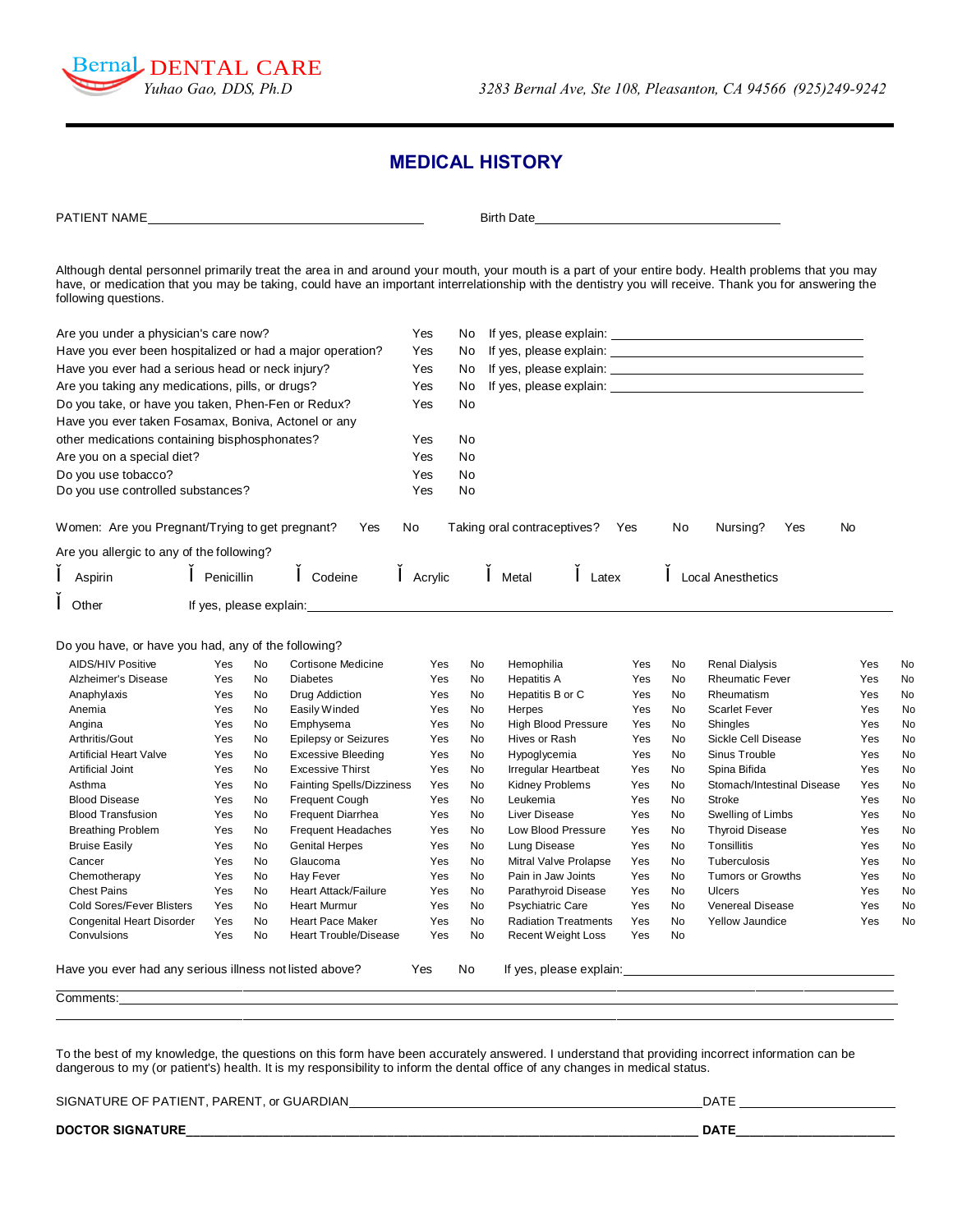

# **Office Policies & Consents**

#### **\_\_\_\_ HIPAA**

Initial

I consent to the use and disclosure of my protected health information to carry out treatment, payment activities, and healthcare operations by Yuhao Gao, D.D.S. I have the right to read the Notice of Privacy Practices before deciding to sign this consent. This notice provides a description of uses and disclosure taken to my protected health information and of other important matters about my protected health information.

I also have the right to revoke this consent at any time by giving Yuhao Gao D.D.S. written notice of revocation submitted to the office manager or treatment provider. (Notice: revocation of this consent will not affect any action taken in reliance on this consent before receiving the revocation, and that Yuhao Gao, D.D.S. may decline to give any treatment or to continue treatment once this Consent is revoked.)

#### **\_\_\_\_ ASSIGNMENT AND RELEASE**

Initial

I certify that I, and/or my dependent(s), have insurance coverage indicated on the Patent Registration and assign directly to Dr. Yuhao Gao may also use my healthcare information and may disclose such information to the Insurance Company(ies) and their agents for the purpose of obtaining payment for services and determining insurance benefits or the benefits payable for related services. This consent will end when my current treatment plan is competed for one year from the date of my last treatment.

### **\_\_\_\_ DENTAL MATERIALS FACT SHEET**

**Initial** 

I acknowledge that I have read the Dental Material Fact Sheet ( The Facts About Fillings) developed by the Dental Board of California. I understand that this sheet has been provided to me in an effort to ensure I am fully informed of the variety of materials available for dental restorations. I understand that I should review this information to make a fully informed decision regarding dental restoration treatment. I also understand that I have questions or concerns regarding this information that it is my right to have a discussion regarding this aspect of my care with the dentists.

#### **\_\_\_\_ I ACKNOWLEDGE, UNDERSTAND, AND ACCEPT THE FOLLOWING OFFICE POLICIES:** Initial

(24 Hour Cancellation Policy): Each patient is required to provide advanced notice to allow Yuhao Gao, D.D.S. to arrange office schedules. Failure to notify any cancellation of appointments 24 hours in advance will result in a \$40 fee. Three such incidents shall be considered as automatic noncompliance and withdrawal of dental treatment.

(Payments) Co-payments and/or Payments are due when services are rendered. An estimate of your financial responsibilities shall be provided prior to or during your visit. If you did not receive an estimate a copy shall be made immediately upon request.

(Insurance Claims) We are NOT contracted with your insurance company(ies) and therefore have no authority of eligibility, benefits, fee schedules, or other membership entitlements. Thus as a courtesy, Dr. Yuhao Gao will process insurance claims on your behalf but balances after 60 days will be submitted to collections.

(Information Update) Each patient is responsible for updating any changes to health, medication, insurance coverage, and/or personal information including work performed at other offices, contact information, job changes, etc.

#### Patient/Guardian Signature